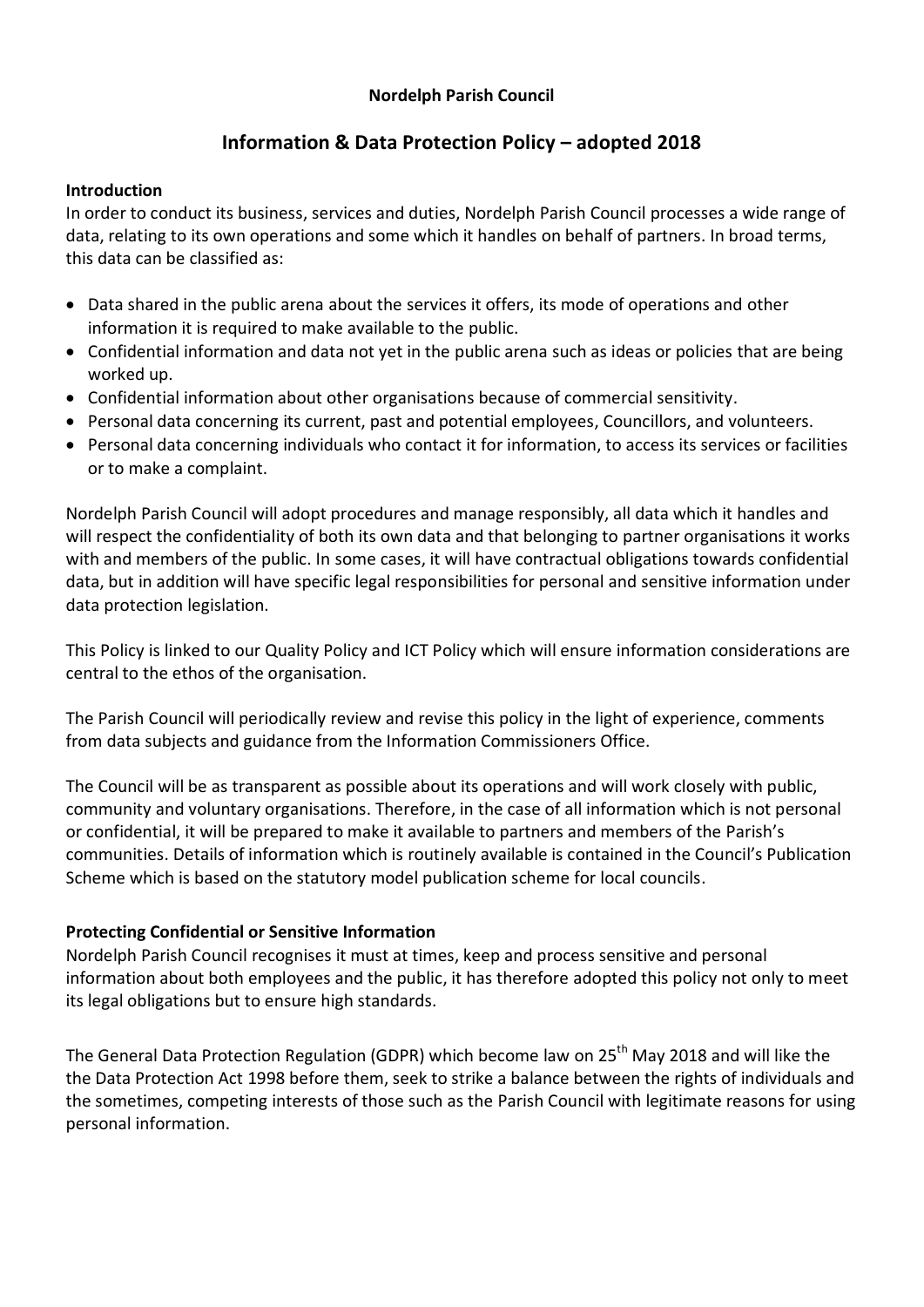## **The policy is based on the premise that Personal Data must be:**

• Processed fairly, lawfully and in a transparent manner in relation to the data subject.

• Collected for specified, explicit and legitimate purposes and not further processed in a manner that is incompatible with those purposes.

• Adequate, relevant and limited to what is necessary in relation to the purposes for which they are processed.

• Accurate and, where necessary, kept up to date.

• Kept in a form that permits identification of data subjects for no longer than is necessary for the purposes for which the personal data are processed.

• Processed in a manner that ensures appropriate security of the personal data including protection against unauthorised or unlawful processing and against accidental loss, destruction or damage, using appropriate technical or organisational measures.

## **Data Protection Terminology**

**Data subject** - means the person whose personal data is being processed.

That may be an employee, prospective employee, associate or prospective associate of BTC or someone transacting with it in some way, or an employee, Member or volunteer with one of our clients, or persons transacting or contracting with one of our clients when we process data for them.

**Personal data** - means any information relating to a natural person or data subject that can be used directly or indirectly to identify the person.

It can be anything from a name, a photo, and an address, date of birth, an email address, bank details, and posts on social networking sites or a computer IP address.

**Sensitive personal data** - includes information about racial or ethnic origin, political opinions, and religious or other beliefs, trade union membership, medical information, sexual orientation, genetic and biometric data or information related to offences or alleged offences where it is used to uniquely identify an individual.

**Data controller** - means a person who (either alone or jointly or in common with other persons) (e.g. Parish Council, employer, council) determines the purposes for which and the manner in which any personal data is to be processed.

**Data processor** - in relation to personal data, means any person (other than an employee of the data controller) who processes the data on behalf of the data controller.

**Processing information or data** - means obtaining, recording or holding the information or data or carrying out any operation or set of operations on the information or data, including:

- organising, adapting or altering it
- retrieving, consulting or using the information or data
- disclosing the information or data by transmission, dissemination or otherwise making it available
- aligning, combining, blocking, erasing or destroying the information or data. regardless of the Technology used.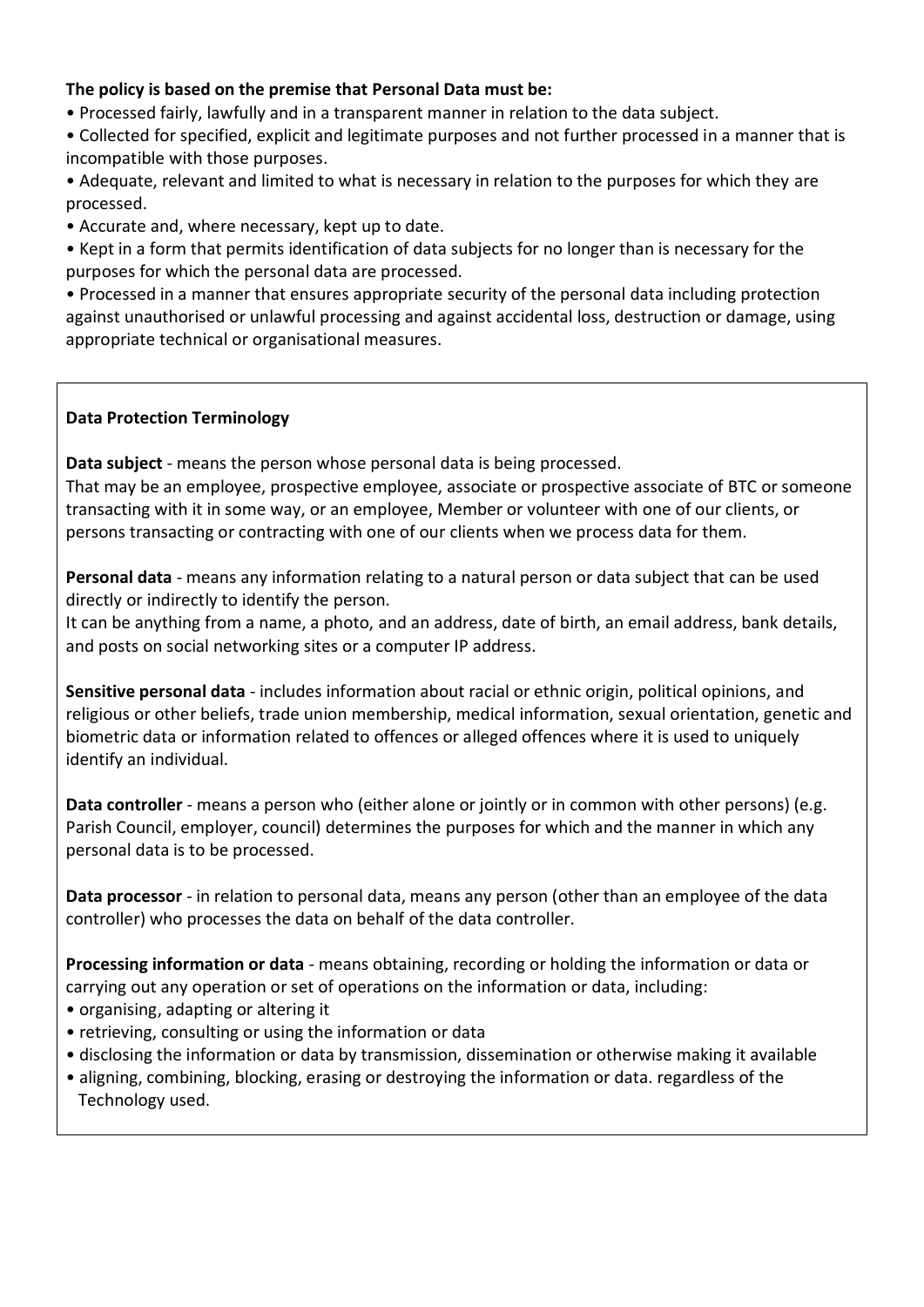Nordelph Parish Council processes **personal data** in order to:

- fulfil its duties as an employer by complying with the terms of contracts of employment, safeguarding the employee and maintaining information required by law.
- pursue the legitimate interests of its business and its duties as a public body, by fulfilling contractual terms with other organisations, and maintaining information required by law.
- monitor its activities including the equality and diversity of its activities
- fulfil its duties in operating the business premises including security
- assist regulatory and law enforcement agencies
- process information including the recording and updating details about its Councillors, employees, partners and volunteers.
- process information including the recording and updating details about individuals who contact it for information, or to access a service, or make a complaint.
- undertake surveys, censuses and questionnaires to fulfil the objectives and purposes of the Council.
- undertake research, audit and quality improvement work to fulfil its objects and purposes.
- carry out Council administration.

Where appropriate and governed by necessary safeguards we will carry out the above processing jointly with other appropriate bodies from time to time.

## **The Council will ensure that at least one of the following conditions is met for personal information to be considered fairly processed:**

- The individual has consented to the processing
- Processing is necessary for the performance of a contract or agreement with the individual
- Processing is required under a legal obligation
- Processing is necessary to protect the vital interests of the individual
- Processing is necessary to carry out public functions
- Processing is necessary in order to pursue the legitimate interests of the data controller or third parties.

Particular attention is paid to the processing of any **sensitive personal information** and the Parish Council will ensure that at least one of the following conditions is met:

- Explicit consent of the individual
- Required by law to process the data for employment purposes
- A requirement in order to protect the vital interests of the individual or another person

# **Who is responsible for protecting a person's personal data?**

The Parish Council as a corporate body has ultimate responsibility for ensuring compliance with the Data Protection legislation. The Council has delegated this responsibility day to day to the Parish Clerk.

- Email: nordelphparish@hotmail.com
- Phone: 07825 634 672
- Correspondence: The Parish Clerk, 3 Sayers Crescent, Wisbech St. Mary, Cambs PE13 4AS

The Parish Council has also appointed an external Data Protection Officer to ensure compliance with Data Protection legislation who may be contacted at: Norfolk Association of Local Councils

# **Diversity Monitoring**

Nordelph Parish Council monitors the diversity of its employees, and Councillors, in order to ensure that there is no inappropriate or unlawful discrimination in the way it conducts its activities. It undertakes similar data handling in respect of prospective employees. This data will always be treated as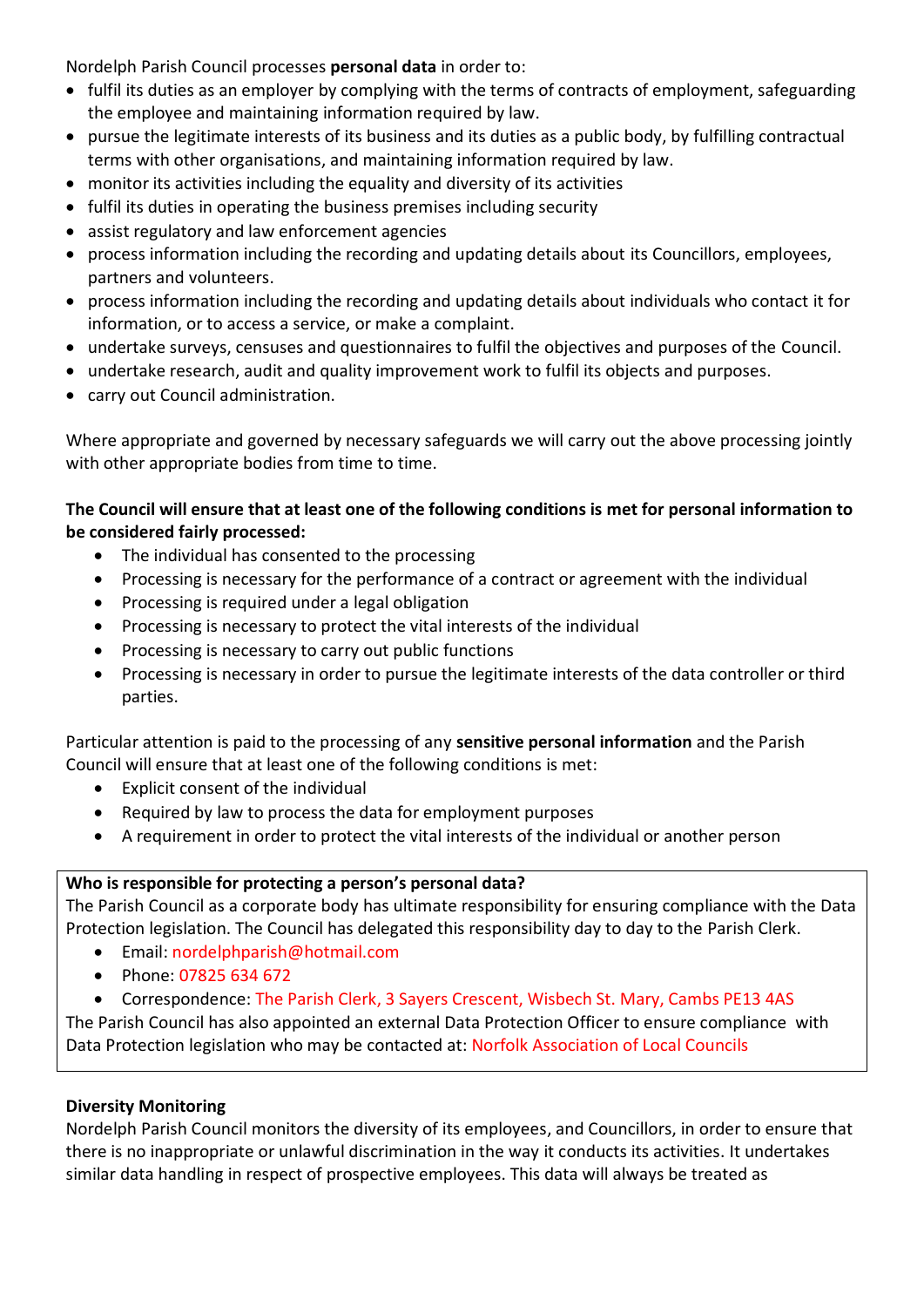confidential. It will only be accessed by authorised individuals within the Council and will not be disclosed to any other bodies or individuals. Diversity information will never be used as selection criteria and will not be made available to others involved in the recruitment process. Anonymised data derived from diversity monitoring will be used for monitoring purposes and may be published and passed to other bodies.

The Council will always give guidance on personnel data to employees, councillors, partners and volunteers through a Privacy Notice and ensure that individuals on whom personal information is kept are aware of their rights and have easy access to that information on request.

Appropriate technical and organisational measures will be taken against Unauthorised or unlawful processing of personal data and against accidental loss or destruction of, or damage to, personal data. Personal data shall not be transferred to a country or territory outside the European Economic Areas unless that country or territory ensures an adequate level of protection for the rights and freedoms of data subjects in relation to the processing of personal data.

### **Information provided to us**

The information provided (personal information such as name, address, email address, phone number) will be processed and stored so that it is possible for us to contact, respond to or conduct the transaction requested by the individual. By transacting with Nordelph Parish Council, individuals are deemed to be giving consent for their personal data provided to be used and transferred in accordance with this policy, however where ever possible specific written consent will be sought. It is the responsibility of those individuals to ensure that the Parish Council is able to keep their personal data accurate and up-to-date. The personal information will be not shared or provided to any other third party or be used for any purpose other than that for which it was provided.

#### **The Councils Right to Process Information**

General Data Protection Regulations (and Data Protection Act) Article 6 (1) (a) (b) and (e) Processing is with consent of the data subject, or Processing is necessary for compliance with a legal obligation. Processing is necessary for the legitimate interests of the Council.

#### **Information Security**

The Parish Council cares to ensure the security of personal data. We make sure that your information is protected from unauthorised access, loss, manipulation, falsification, destruction or unauthorised disclosure. This is done through appropriate technical measures and appropriate policies. We will only keep your data for the purpose it was collected for and only for as long as is necessary, after which it will be deleted.

#### **Children**

We will not process any data relating to a child (under 13) without the express parental/ guardian consent of the child concerned.

## **Rights of a Data Subject**

**Access to Information:** an individual has the right to request access to the information we have on them. They can do this by contacting our Parish Clerk or Data Protection Officer:

**Information Correction:** If they believe that the information we have about them is incorrect, they may contact us so that we can update it and keep their data accurate. Please contact: Parish Clerk.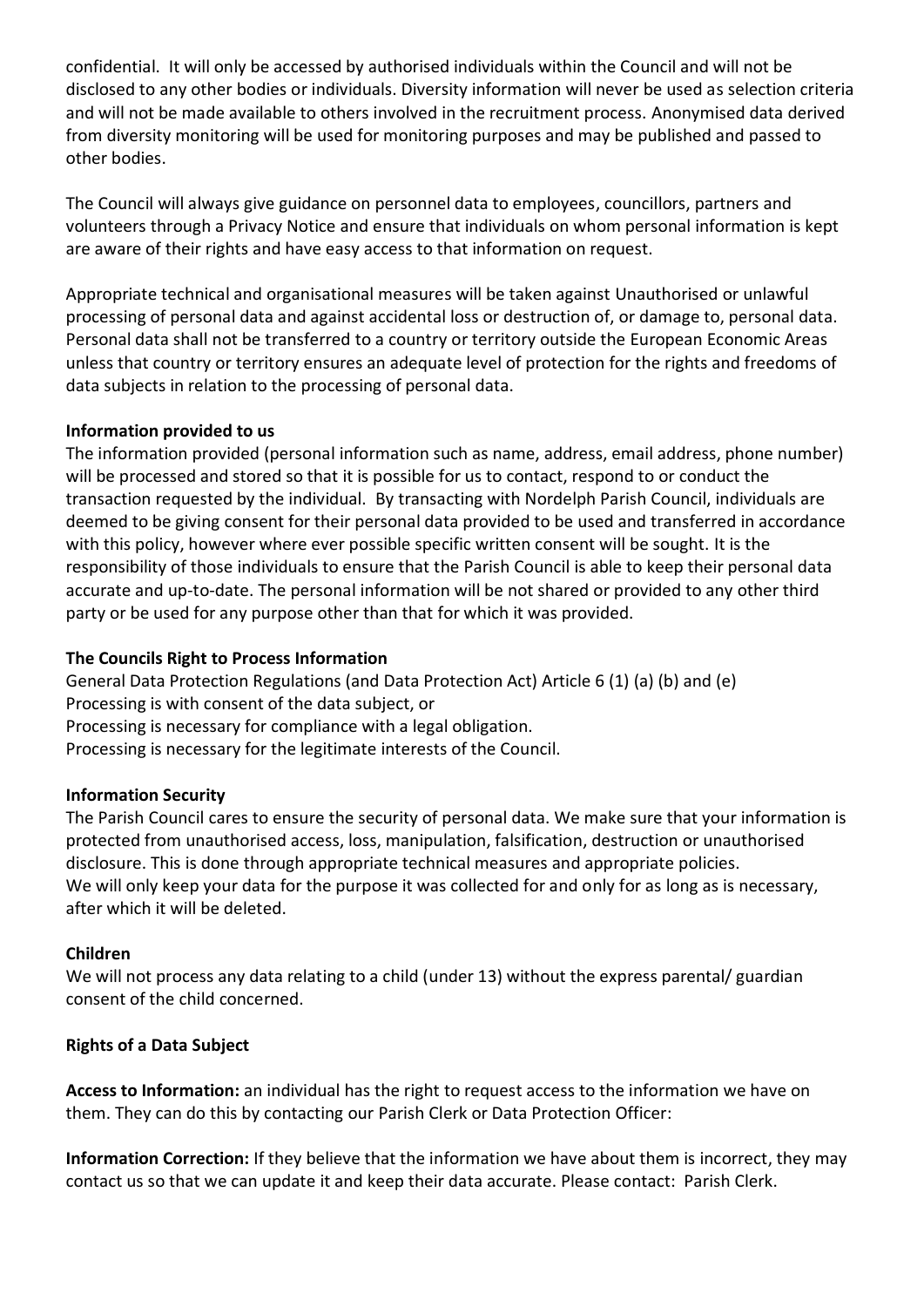**Information Deletion:** If the individual wishes the Parish Council to delete the information about them, they can do so by contacting the Parish Clerk.

**Right to Object:** If an individual believes their data is not being processed for the purpose it has been collected for, they may object by contacting the Parish Clerk or Data Protection Officer.

The Parish Council does not use automated decision making or profiling of individual personal data.

**Complaints:** If an individual has a complaint regarding the way their personal data has been processed, they may make a complaint to the Parish Clerk, Data Protection Officer or the Information Commissioners Office **[casework@ico.org.uk](mailto:casework@ico.org.uk)** Tel: 0303 123 1113.

The Council will always give guidance on personnel data to employees through the Employee handbook.

The Council will ensure that individuals on whom personal information is kept are aware of their rights and have easy access to that information on request.

## **Making Information Available**

The Publication Scheme is a means by which the Council can make a significant amount of information available routinely, without waiting for someone to specifically request it. The scheme is intended to encourage local people to take an interest in the work of the Council and its role within the community.

In accordance with the provisions of the Freedom of Information Act 2000, this Scheme specifies the classes of information which the Council publishes or intends to publish. It is supplemented with an Information Guide which will give greater detail of what the Council will make available and hopefully make it easier for people to access it.

All formal meetings of Council and its committees are subject to statutory notice being given on notice boards, the Website and sent to the local media. The Council publishes an annual programme in May each year. All formal meetings are open to the public and press and reports to those meetings and relevant background papers are available for the public to see. The Council welcomes public participation and has a public participation session on each Council and committee meeting. Details can be seen in the Council's Standing Orders, which are available on its Website or at its Offices.

Occasionally, Council or committees may need to consider matters in private. Examples of this are matters involving personal details of staff, or a particular member of the public, or where details of commercial/contractual sensitivity are to be discussed. This will only happen after a formal resolution has been passed to exclude the press and public and reasons for the decision are stated. Minutes from all formal meetings, including the confidential parts are public documents.

The Openness of Local Government Bodies Regulations 2014 requires written records to be made of certain decisions taken by officers under delegated powers. These are not routine operational and administrative decisions such as giving instructions to the workforce or paying an invoice approved by Council, but would include urgent action taken after consultation with the Chairman, such as responding to a planning application in advance of Council. In other words, decisions which would have been made by Council or committee had the delegation not been in place.

The 2014 Regulations also amend the Public Bodies (Admission to Meetings) Act 1960 to allow the public or press to film, photograph or make an audio recording of council and committee meetings normally open to the public. The Council will where possible facilitate such recording unless it is being